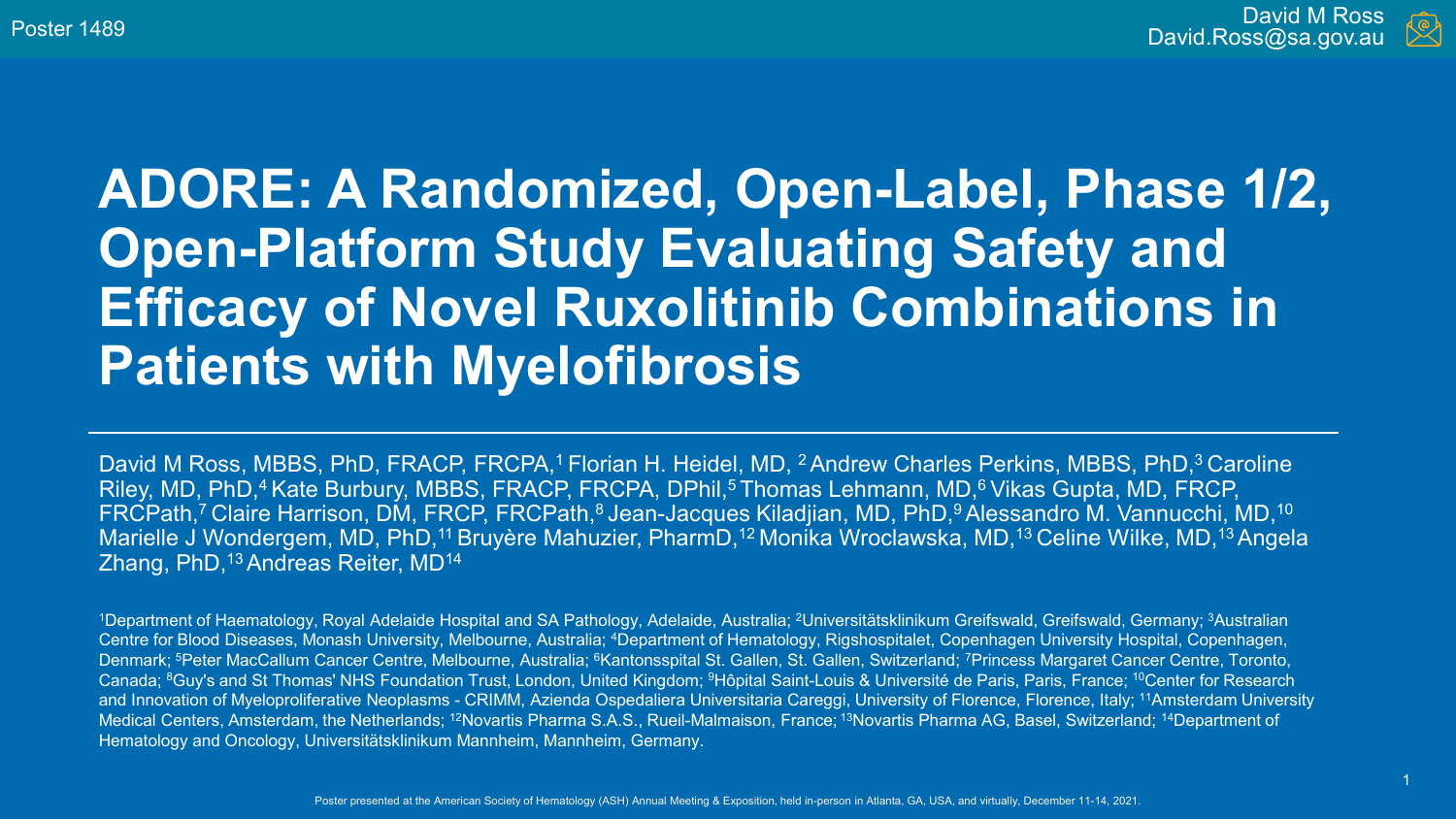### **Disclosures**

- **David M Ross:** Novartis: Honoraria and Research Funding; Avance Clinical: Consultancy; Keros, Imago Biosciences, Abbvie, Roche, Kartos, BMS, Sierra: Research Funding.
- **Florian H. Heidel:** Novartis, CTI, Celgene/BMS: Consultancy, Honoraria and Research Funding; AOP, Pfizer, Janssen: Consultancy and Honoraria.
- **Andrew Charles Perkins:** Novartis: Consultancy, Honoraria, Other: Travel expenses, Research Funding and Speakers Bureau; Celgene: Consultancy.
- **Caroline Riley:** Nothing to declare.
- **Kate Burbury:** Nothing to declare.
- **Thomas Lehmann:** Novartis, AbbVie: Consultancy; Celgene: Consultancy and Other: Travel expenses.
- **Vikas Gupta:** Novartis: Consultancy, Honoraria and Research Funding; BMS-Celgene, AbbVie, Constellation Pharma, Sierra Oncology: Consultancy and Honoraria; Pfizer, Roche: Consultancy.
- **Claire Harrison:** Novartis, Celgene, CTI BioPharma: Honoraria, Research Funding and Speakers Bureau; Constellation: Honoraria and Research Funding; Gilead, Shire, Janssen, Galacteo, Incyte: Speakers Bureau; Roche/Genentech, Geron: Honoraria and Speakers Bureau; Promedior: Consultancy and Speakers Bureau. AOP, Consultancy, Honoraria and Speakers Bureau; BMS: Honoraria; Galectin Therapeutics, Sierra oncology: Consultancy.
- **Jean-Jacques Kiladjian:** Novartis, Celgene/BMS, AbbVie, Incyte, AP Orphan, PharmaEssentia: Membership on an entity's Board of Directors or advisory committees; CTI BioPharma: Membership on an entity's Board of Directors or advisory committees and Research Funding.
- **Alessandro M. Vannucchi:** Novartis, Incyte, AbbVie, Celgene/BMS, Roche: Membership on an entity's Board of Directors or advisory committees and Speakers Bureau; CTI BioPharma: Research Funding and Speakers Bureau; AOP Orphan Pharmaceuticals: Speakers Bureau.
- **Marielle Wondergem:** Novartis: Honoraria.
- **Bruyère Mahuzier:** Novartis: Current Employment.
- **Monika Wroclawska:** Novartis: Current Employment.
- **Celine Wilke:** Novartis: Current Employment and Current holder of individual stocks in a privately-held company.
- **Angela Zhang:** Novartis: Current Employment.
- **Andreas Reiter:** Novartis, Blueprint Medicines, Incyte: Consultancy, Honoraria, Other: Travel expenses and Research Funding; Celgene/BMS, AOP Orphan Pharmaceuticals: Consultancy, Honoraria and Research Funding; Deciphera: Other: Travel expenses and Research Funding.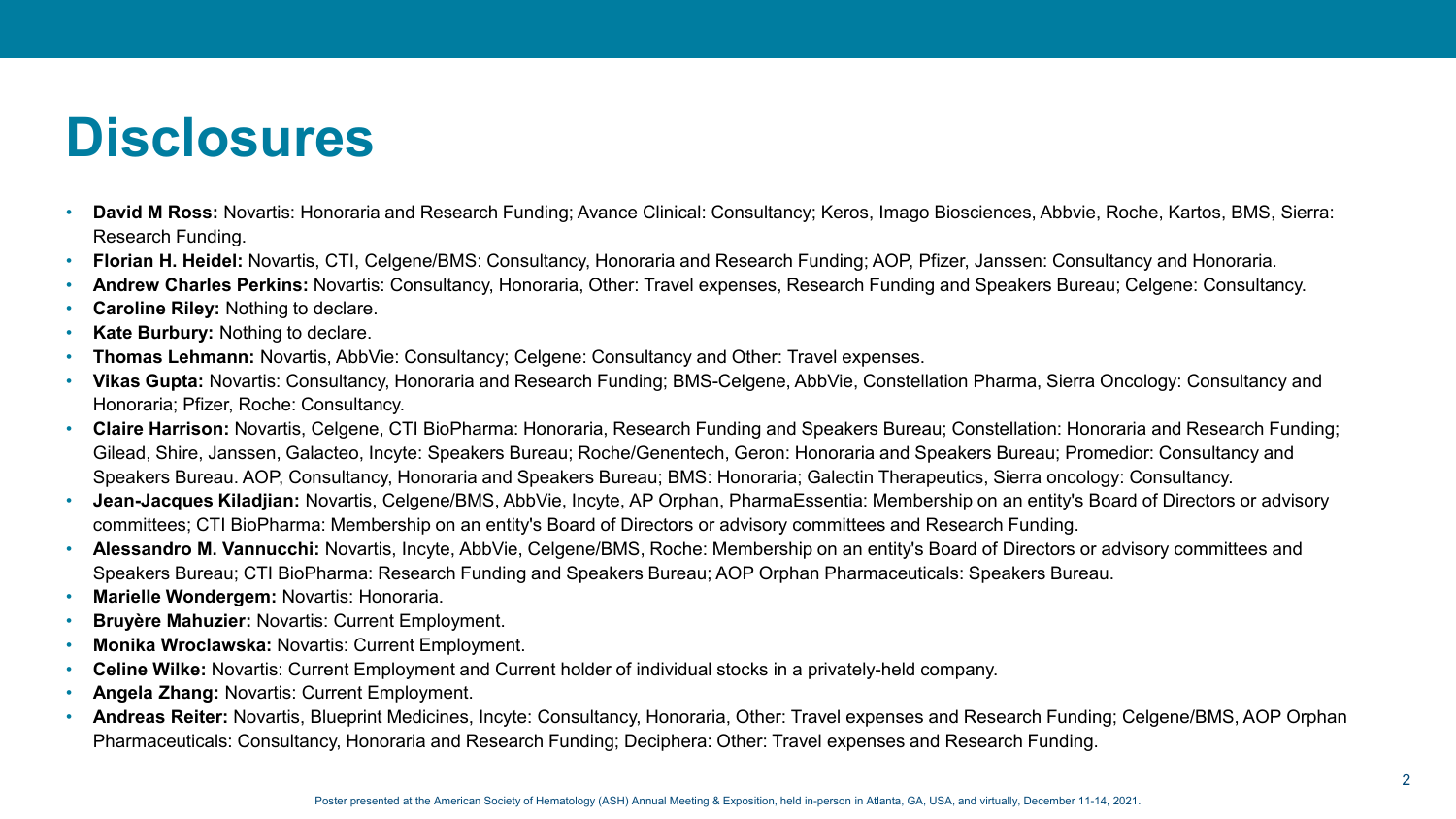# **Study rationale**

- MF is a progressive, severe, and life-threatening MPN characterized by bone marrow fibrosis and splenomegaly, and is associated with debilitating constitutional symptoms as well as reduced survival<sup>1,2</sup>
- Ruxolitinib (RUX) is a first-in-class JAK1/JAK2 inhibitor<sup>3</sup> that has shown superiority over placebo (COMFORT-I) and best available therapy (COMFORT-II) in improving splenomegaly, MF-related symptoms, and QoL<sup>4,5</sup>, and has demonstrated an overall survival benefit6–9
- However, RUX is not curative, cytopenias remain a challenge and some patients lose response or discontinue treatment due to adverse events $6,7$
- The ADORE study (NCT04097821) is a three-part, open-label, multicenter, phase 1/2 platform study assessing the safety and efficacy of RUX in combination with five novel compounds that impact the hematopoietic environment through different mechanisms

1. Cervantes F, et al. *Blood*. 2009;113(13):2895–2901. 2. Harrison CL, et al. *Ann Hematol.* 2017;96(10):1653–1665. 3. JAKAFI (ruxolitinib) Prescribing information (PI). Available from: www.jakafi.com/pdf/prescribing-information.pdf. Accessed October 2021. 4. Harrison C, et al. *N Engl J Med*. 2012;366(9):787–798. 5. Verstovsek S, et al. *N Engl J Med*. 2012;366(9):799–807. 6. Harrison C, et al. *Leukemia*. 2016;30(8):1701–1707. 7. Verstovsek S, et al. *J Hematol Oncol*. 2017;10(1):55. 8. Verstovsek S, et al. *J Hematol Oncol*. 2017;10(1):156. 9. Vannucchi AM, et al. *Haematologica*. 2015;100(9):2–8. JAK, Janus kinase; MF, myelofibrosis; MPN, myeloproliferative neoplasm; QoL, quality of life; RUX, ruxolitinib.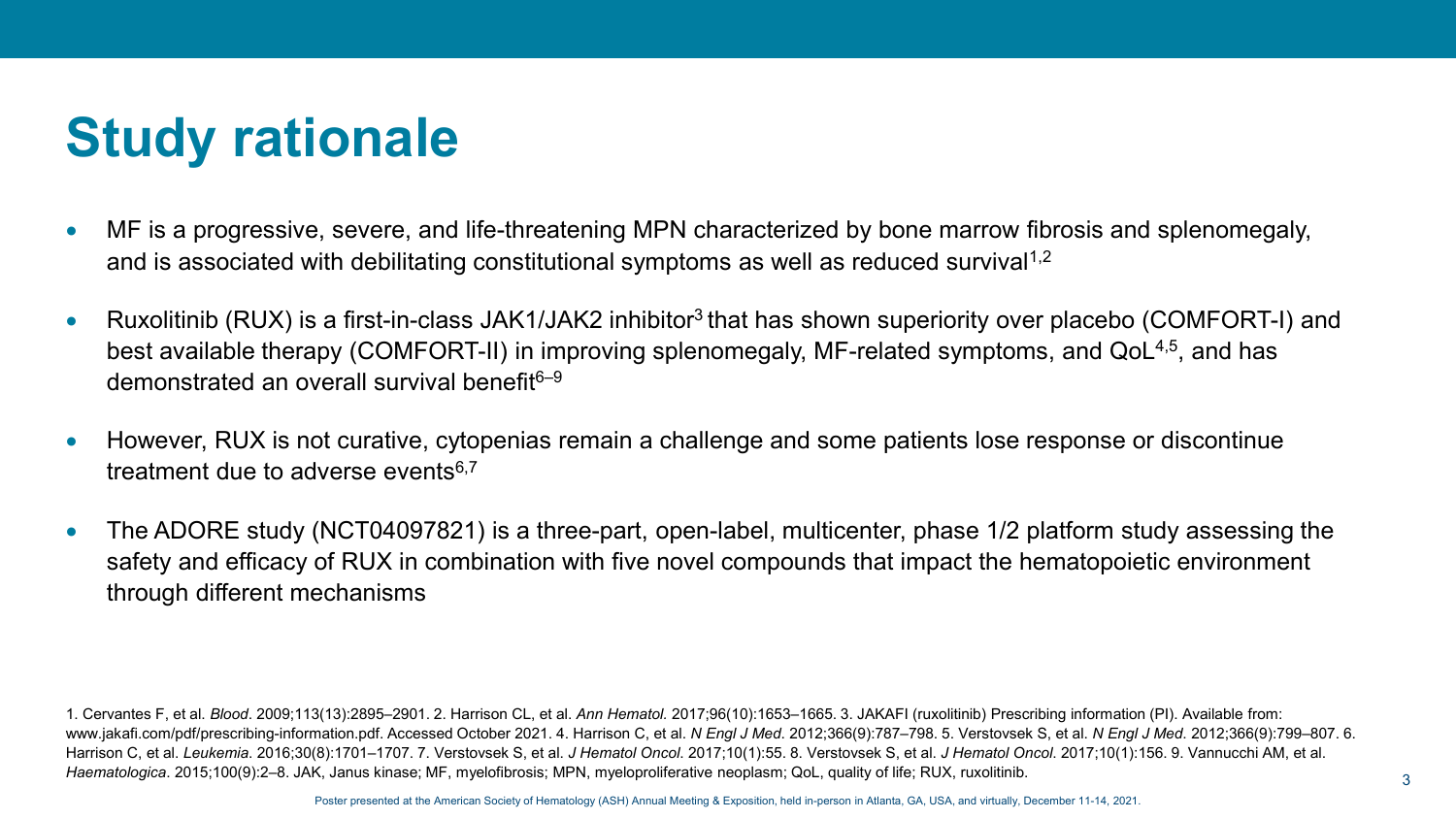# **Study design**



• **Part 1:** assesses the safety of five RUX combinations; those which are safe and tolerable may be selected for Part 2

*Part 1 primary endpoint*: incidence and severity of dose-limiting toxicities within the first 2 cycles

- **Part 2:** patients randomized to one of the selected combinations or RUX monotherapy (control)
- **Part 3:** patients randomized to the combination treatment, RUX cessation<sup>d</sup>, or RUX monotherapy

*Parts 2/3 primary endpoint*: response rate (a composite of anemia improvement [increase in Hb of ≥1.5 g/dL], no spleen volume progression, and no symptom worsening) at the end of cycle 8 (NIS793 arms) or cycle 6 (other arms) (24 weeks)

a Dose escalation required to determine Phase 2 dose for siremadlin and rineterkib arms (already known for other agents). **b** Rineterkib and NIS793 added to study protocol in November 2020. <sup>c</sup> NIS793 has a 21-day cycle; all other arms have 28-day cycles. <sup>d</sup> Patients will be treated with combination therapy for 12 weeks, followed by novel agent monotherapy. RUX, ruxolitinib.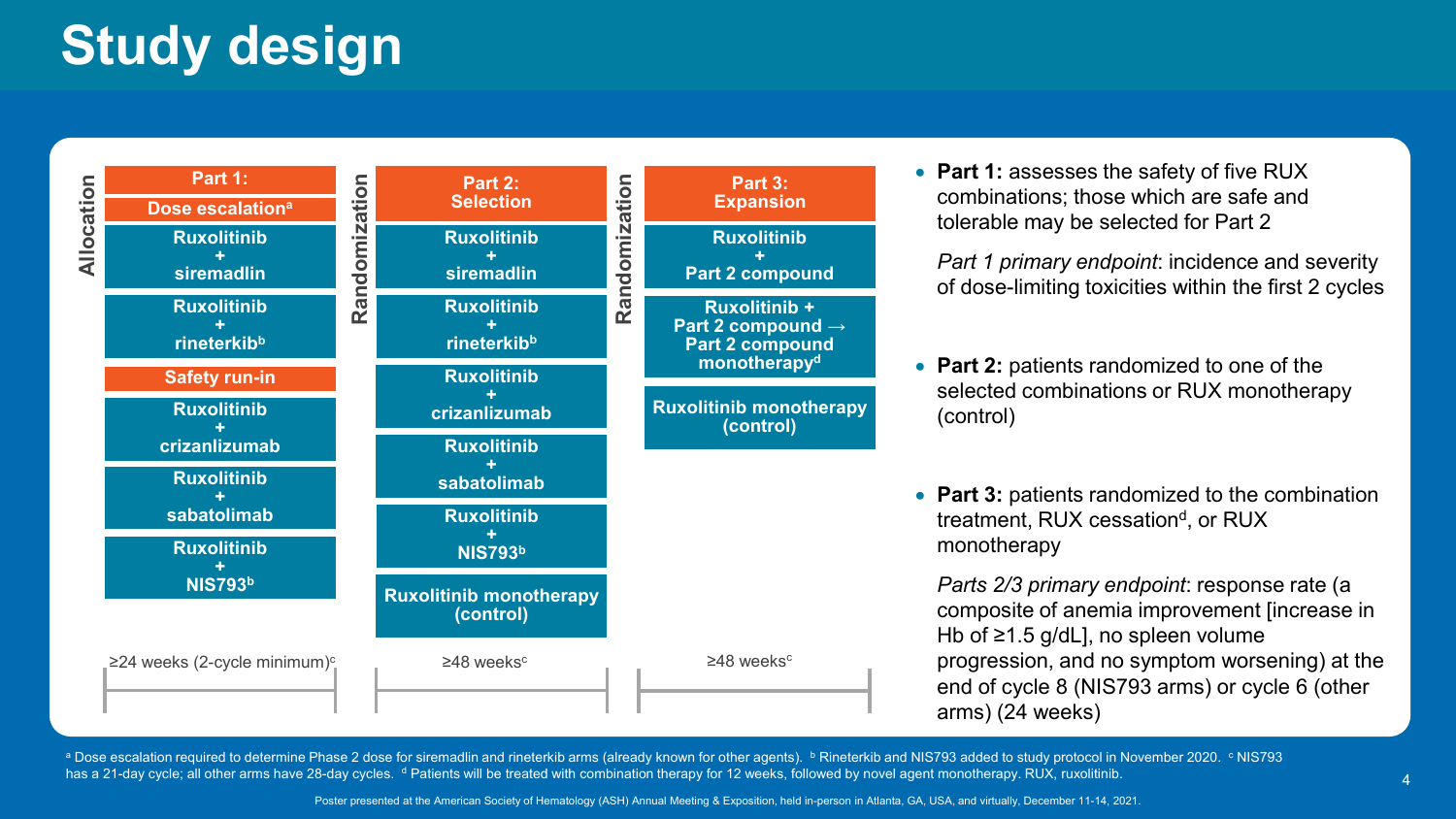# **Key inclusion and exclusion criteria**

- Age  $\geq$  18 years
- ECOG performance status of 0-2
- Diagnosis of PMF, PET-MF or PPV-MF
- Palpable spleen of at least 5 cm from the left costal margin or enlarged spleen volume of at least 450 cm<sup>3</sup> per MRI or CT scan
- Treated with RUX for at least 12 weeks prior to study treatment
- Stable (no dose adjustments) RUX dose (between 5 and 25 mg bid) for ≥ 4 weeks prior to first dose of study treatment
- $Hb < 11$  g/dL ( $\leq 6.8$  mmol/L)
- Absolute neutrophil count ≥ 1,000/μL
- Part 1: Platelet counts ≥ 75,000/μL
- Part 2 and part 3: Platelet counts ≥ 50,000/uL

#### **Inclusion Exclusion**

- Received any investigational agent for the treatment of MF (except RUX) within 30 days of first dose of study treatment
- Peripheral blood blasts count of > 10%
- Inadequate liver function and/or severely impaired renal function
- Active infection that requires therapy
- History of a second primary malignancy in the past 3 years in need of systemic treatment
- History or current diagnosis of uncontrolled or significant cardiac disease
- Significant immune deficiency (including use of immunosuppressive drugs)
- Subjects with known *TP53* mutation or deletion of *TP53*

CT, computed tomography; ECOG, Eastern Cooperative Oncology Group; Hb, hemoglobin; MF, myelofibrosis; MRI, magnetic resonance imaging; PET-MF, essential thrombocythemia MF; PMF, primary MF; PPV-MF, polycythemia vera MF; RUX, ruxolitinib; TP53, tumor protein 53.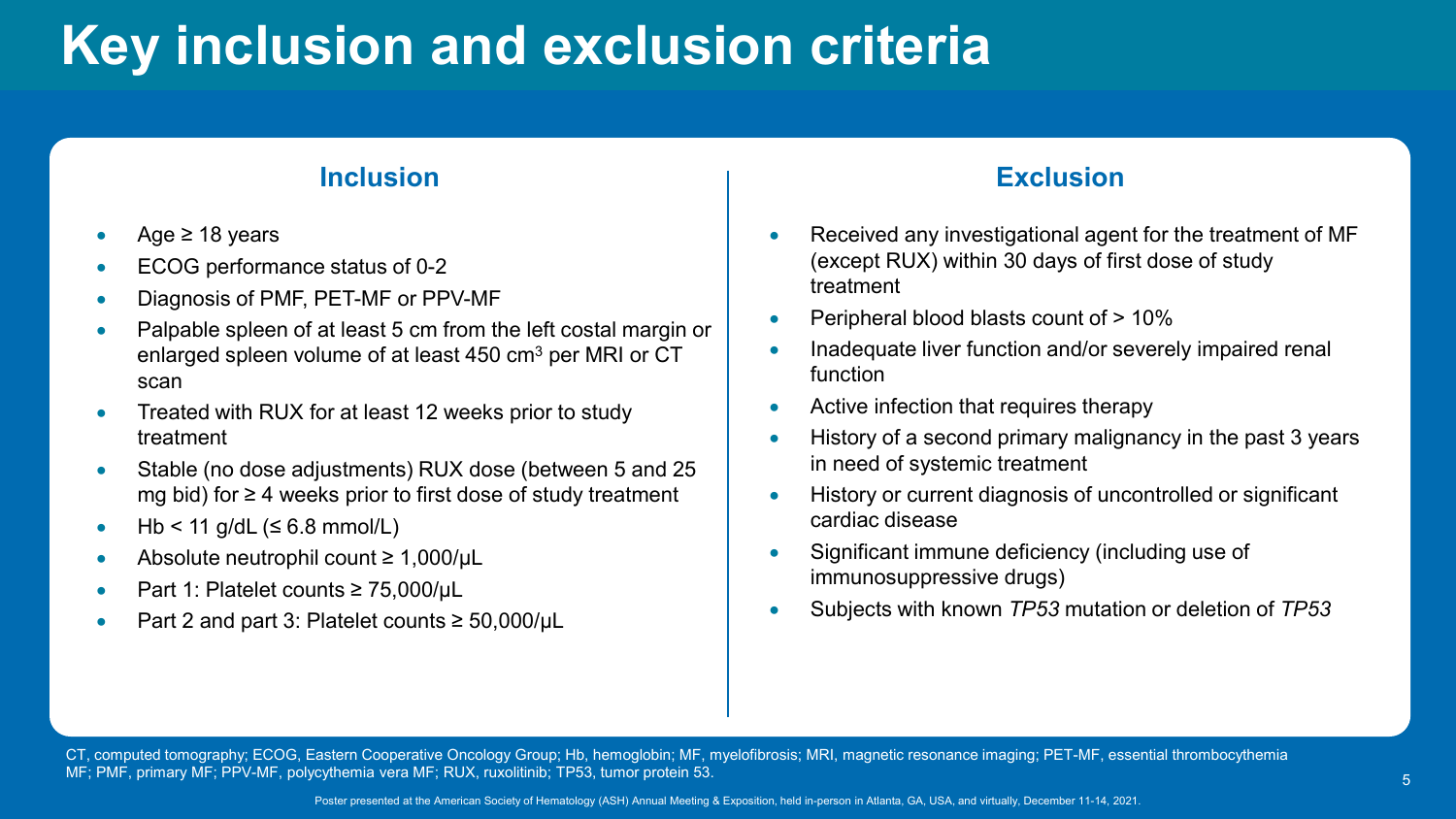## **Study compounds**

#### **RUX + rineterkib**

- Constitutive JAK2 signaling results in activation of MEK/ERK signaling, which may limit the efficacy of JAK2 inhibition<sup>1</sup>
- Rineterkib is a small molecule inhibitor of ERK1/22



### **RUX + siremadlin**

• JAK2 mutations are thought to induce the expression of HDM2, which acts to degrade p533,4

**CDKN2A** 

p14ARF

**PUMA** 

**Apoptosis** 

**GDF-15** 

HDM:

**RAY** 

• Siremadlin is a small molecule inhibitor of the p53/HDM2 interaction, protecting p53 from degradation5

- In patients with MF, impaired megakaryocytes express high levels of P selectin, which leads to increased TGF-β release and disease progression $6$
- Crizanlizumab is a mAb that binds to and inhibits Pselectin<sup>7</sup>

#### **RUX + crizanlizumab RUX + sabatolimab RUX + NIS793**

- Sabatolimab is a mAb that blocks the binding of TIM-3 to its ligand PtdSer<sup>8</sup>
- TIM-3 blockade restores activity of exhausted T cells, and may diminish suppressor activity of regulatory  $T$  cells<sup>9</sup>

6

- TGF- $β$  is a pro-inflammatory cytokine that promotes bone marrow fibrosis10,11
- NIS793 is a mAb that binds to TGF-β1 and TGF-β2 and displays TGF-β1- and TGF-β2-neutralizing activity<sup>12</sup>

Poster presented at the American Society of Hematology (ASH) Annual Meeting & Exposition, held in-person in Atlanta, GA, USA, and virtually, December 11-14, 2021. 1. Stivala S, et al. *J Clin Invest.* 2019;129(4):1596–1611. 2. Janku F, et al. *Journa of Clinical Oncology.* 38(15\_suppl):3640-3640. 3. Saha MN, et al. *J Hematol Onco*l. 2013;6:23. 4. Nakatake M, et al. *Oncogene*. 2012 Valat T, et al. In: Proceedings of the 107th Annual Meeting of the American Association for Cancer Research; 2016 Apr 16-20; New Orleans, LA. Philadelphia (PA): AACR; Cancer Res 2016;76(14 Suppl): Abstract nr 1239. 6. Span Stem Cells. 2016;34:67-82. 7. Ataga KI, et al. N Engl J Med. 2017;376:429-439. 8. Sabatos-Peyton CA, et al. Poster presented at the European School of Hematology (ESH), 2021. 9. Sakuishi K, et al. Trends Immunol. 2011;32(8 Zingariello M, et al. *Blood.* 2013;121:3345–3363. 11. Agarwal A, et al. *Stem Cell Investig*. 2016;3:5. 12. Derynck R, et al. *Nat Rev Clin Oncol.* 2021;18(1):9–34.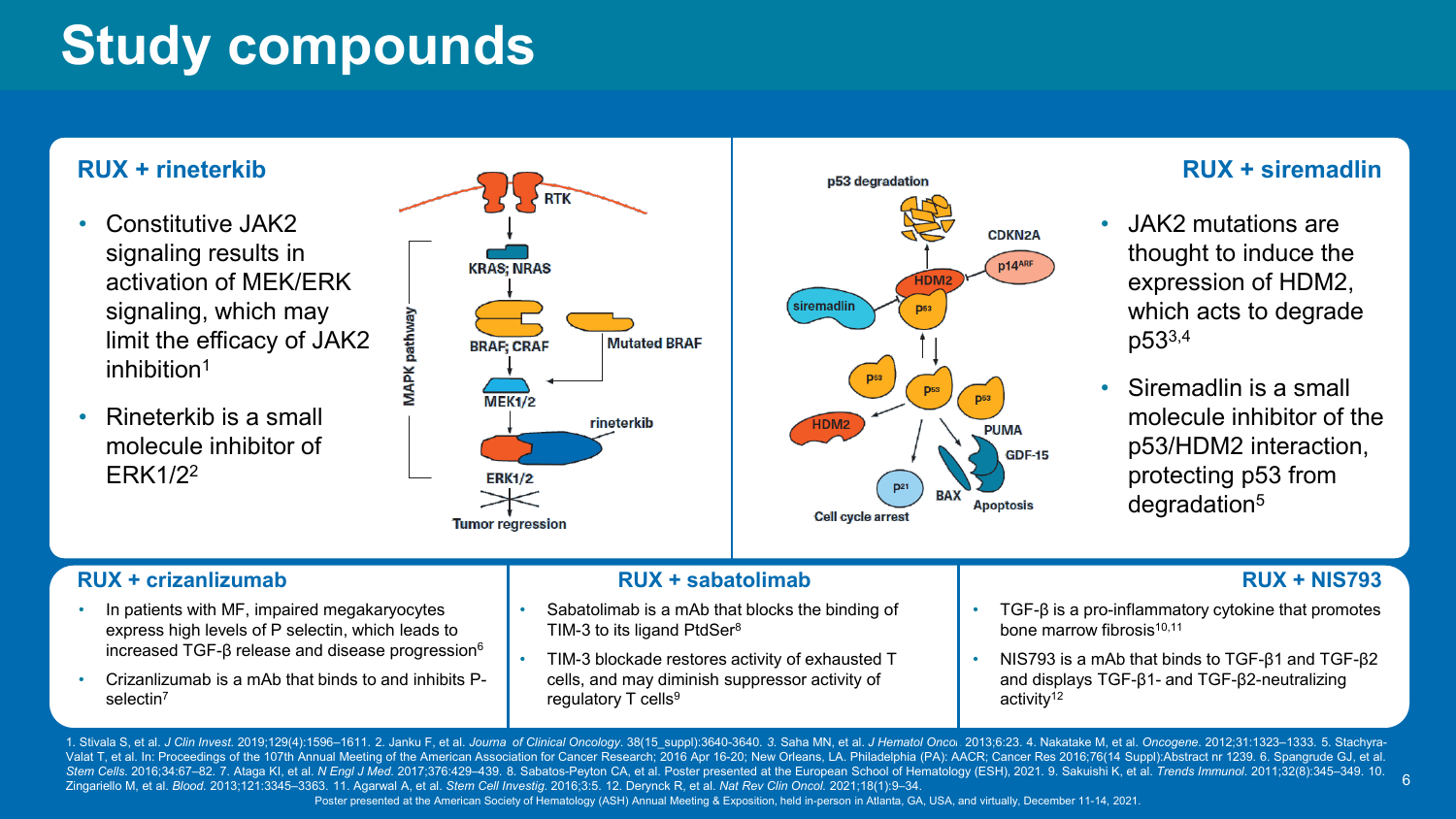Combining RUX with novel therapies **may deliver clinical benefits in MF**

The ADORE study is **assessing the five novel compounds in combination with RUX** in patients with MF

### **Summary**

A total of approximately **240 patients are planned to be enrolled\***

As of October 2021, the study is **enrolling the Part 1 siremadlin 30 mg cohort** 

\*assuming all five combination treatments enter Part 2 and one combination treatment is expanded in Part 3. MF, myelofibrosis; RUX, ruxolitinib.